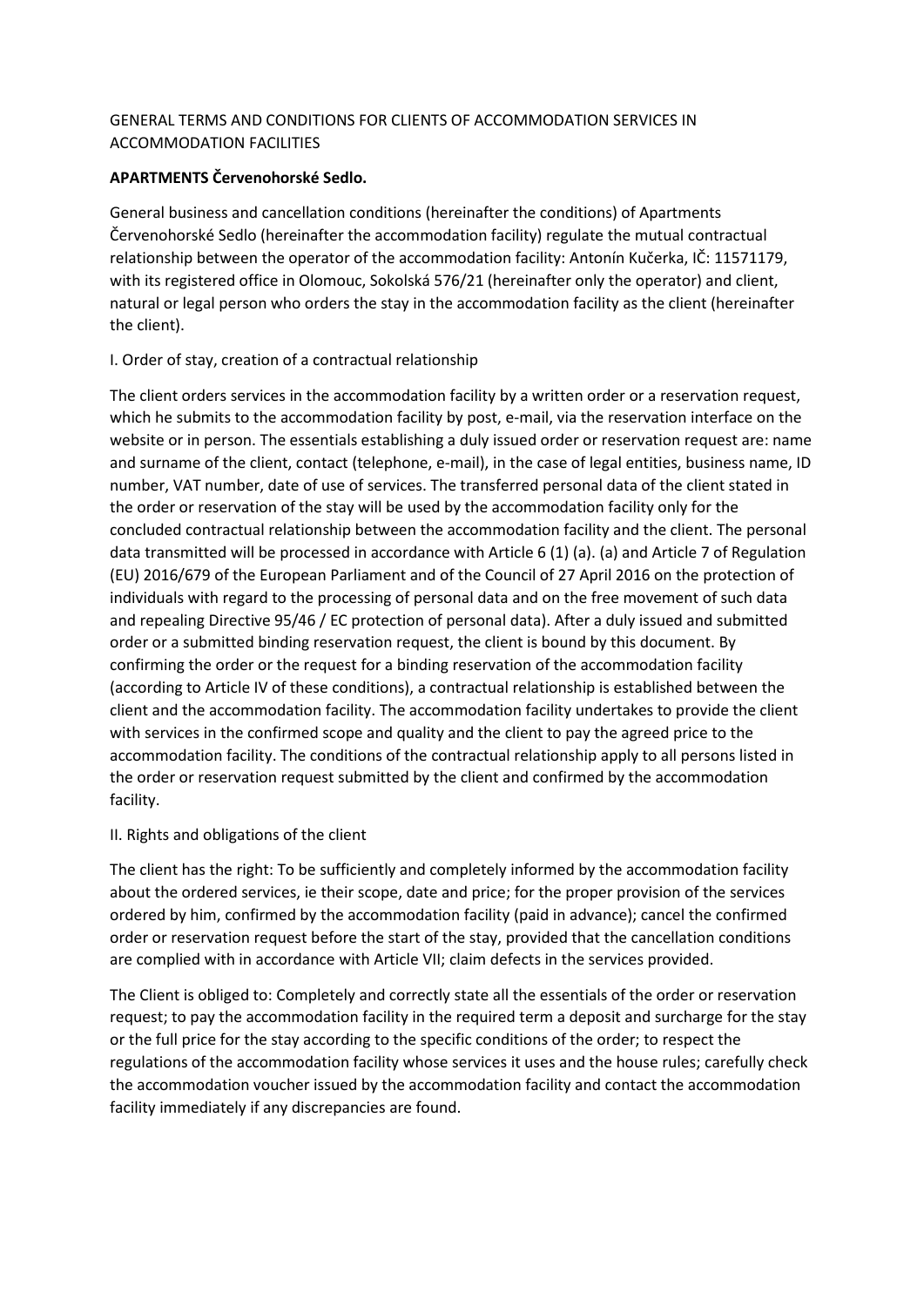## III. Obligations of the accommodation facility

The accommodation facility is obliged to: Provide the client with important information about the ordered services and confirm to the client the duly ordered services. With a binding reservation or confirmed order, provide the client with services in the confirmed scope and quality. In the event of withdrawal from the confirmed service order or binding reservation by the client, pay the deposit paid for the services no later than 30 days after receiving the cancellation in writing. However, if the accommodation is entitled to cancellation fees, it will pay the client the difference between the deposit already paid and the relevant cancellation fees.

### IV. Prices of services and their payment

The prices of services provided by the accommodation facility are listed at www.apartmany-sedlo.cz After the reservation is made, the client will be sent payment documents or an advance invoice for the stay in the accommodation facility, in the amount according to the specific conditions of the order. The client is obliged to pay the advance payment according to the instructions. The client can pay the supplement for the stay at the reception of the accommodation facility during the stay in cash or by credit card, unless otherwise agreed with the accommodation facility. The client can transfer the price of the stay to the operator's account by bank transfer before arrival. Confirmation of payment by bank transfer is required upon arrival at the reception of the accommodation. The price of the stay does not include the accommodation fee, which is collected in the amount determined by a generally binding decree of the relevant municipal authority. The client is informed in writing about the amount of the fee in advance when confirming the reservation.

#### V. Confirmation of stay

The client is authorized to use the paid services by a confirmation issued by the accommodation facility (by email or in writing by letter). The client is obliged to check the accuracy of the data provided on the confirmation. If any discrepancies are found, the client immediately contacts the accommodation facility by email to: akucerkova@seznam.cz or by phone at tel .: +420 602 594 098. The reservation is confirmed as binding after payment of a deposit of 50% of the stay.

The surcharge for the stay will be paid on arrival, in cash.

## VI. Boarding

Upon arrival, the client proves himself at the reception of the accommodation facility with an identity card, passport or other identity card. After fulfilling the above reception, the client will be accommodated and provided with additional information on the stay or other ordered services.

## VII. Cancellation policy

Cancellation conditions are an integral part of the business contract between the client and the accommodation facility. The client has the right to cancel the stay at any time, ie to withdraw from the confirmed order or reservation request of the stay under the conditions listed below. This withdrawal by the client (hereinafter referred to as cancellation) must be made in writing and demonstrably delivered to the accommodation facility. Cancellation conditions apply to the cancellation of the reservation of accommodation, catering and other services by the client.

• Cancellation within 30 days before the expected start of services, the accommodation facility does not charge any cancellation fees

- 10% of the reservation price in case of cancellation less than 30 days before arrival
- 25% of the reservation price in case of cancellation less than 20 days before arrival
- 50% of the reservation price in case of cancellation less than 10 days before arrival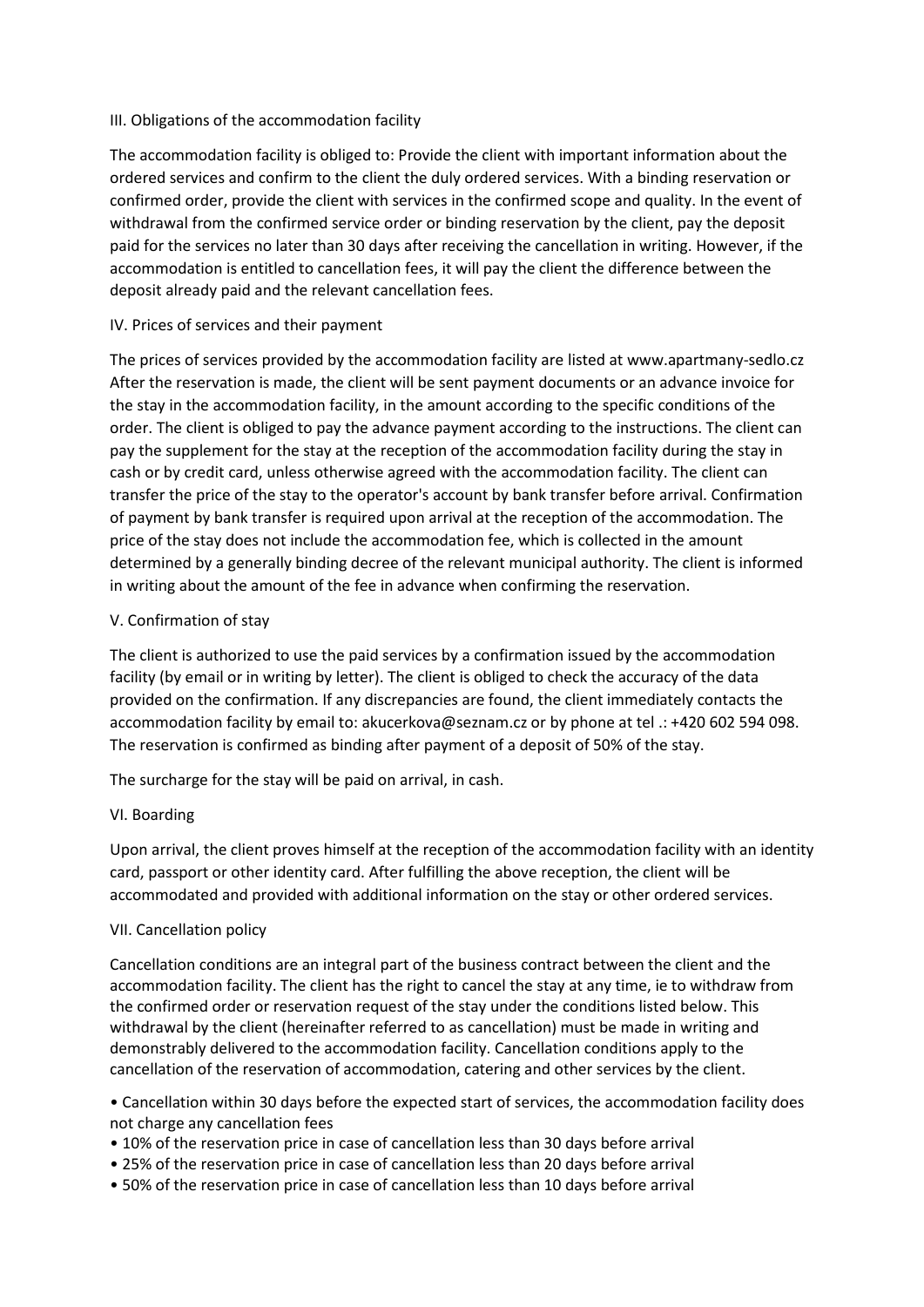## VIII. conflict solving

These GTC as well as the contract are governed by the law of the Czech Republic, in particular Act 89/2012 S., Civil Code, as amended.

Any disputes arising on the basis of the Agreement and / or these GTC will be decided by the locally and substantively competent courts of the Czech Republic.

#### IX. Protection of personal data

In order to fulfill its obligations arising from the company Antonín Kučerka, IČ 11571179 from the operation of accommodation services in Apartments Červenohorské Sedlo under Act No. 101/2000 Coll., On the protection of personal data, as a controller processing your personal data rights related to their processing.

The COMPANY processes your data for the purpose of making orders, reservations, concluding and fulfilling contracts relating to the services offered and provided, and in cases imposed by law, in particular the Local Fees Act, for the purpose of collecting the "stay for the purpose of tourism" or " accommodation capacity fee ", and the Act on the Residence of Foreigners, where the provision of personal data is mandatory.

In the above cases, the COMPANY is in accordance with the provisions of § 5 para. a), b) and e) of Act No. 101/2000 Coll., on the protection of personal data, is entitled to process your personal data even without your consent.

Personal data are processed only to the extent required by law or to the extent strictly necessary, including basic contact data and identification data of a natural person. It processes personal data as an administrator, or its contractual processors, automatically or by other means.

Any persons who come into contact with personal data are obliged to maintain the confidentiality of the personal data provided and the security measures to protect them. Their obligation continues even in the event of termination of their legal relationship with the COMPANY or its contractual processor.

In connection with the processing of your personal data, the COMPANY would like to draw your attention to your rights related to the processing, namely:

- the right of access to personal data

- the right to correct personal data

- the right to request explanations and remedies in the event of personal processing data in breach of the law the right to claim damages or non

- pecuniary damage if they occur in as a result of the processing of personal data.